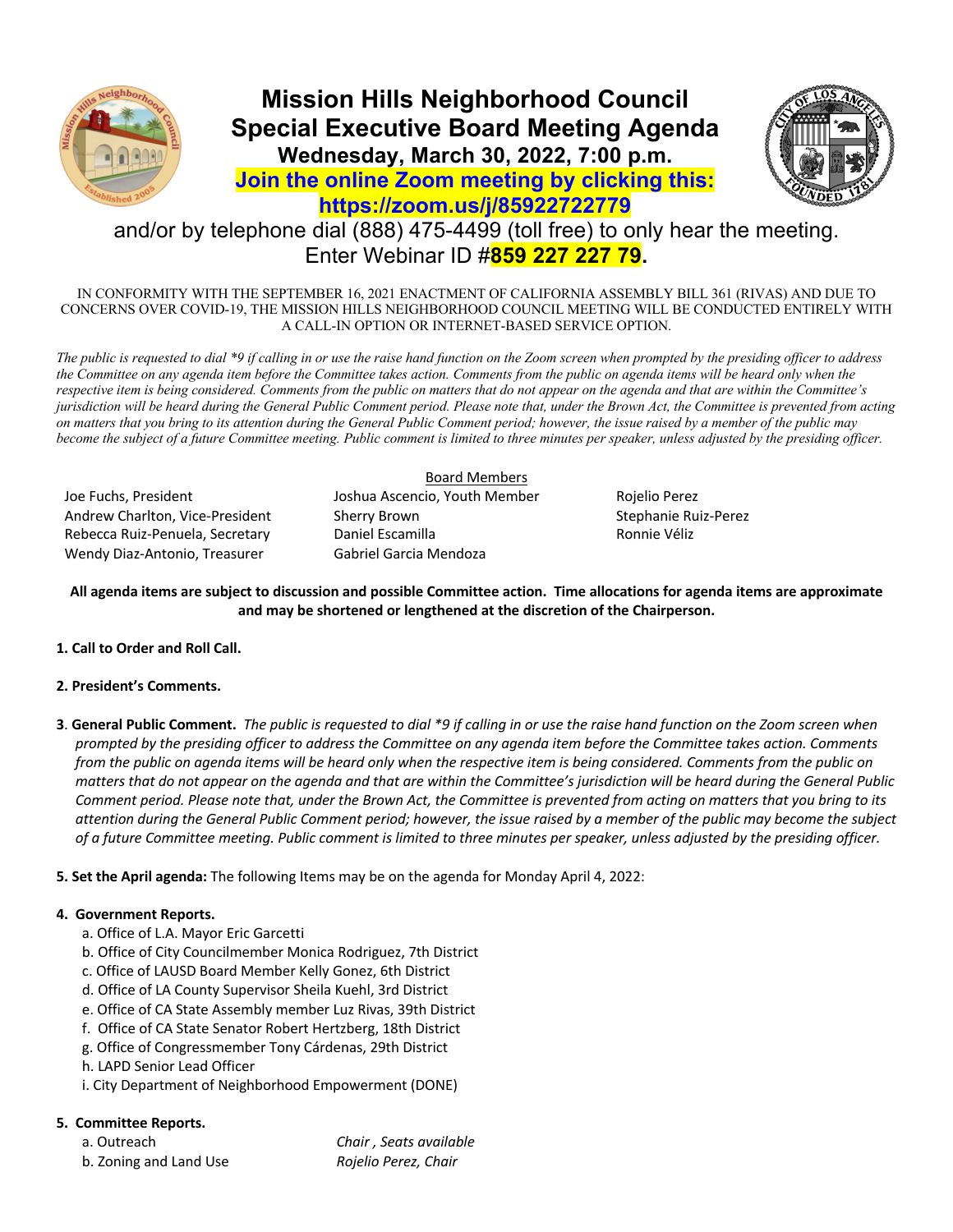| c. Beautification               | Stephanie Ruiz-Perez, Chair |
|---------------------------------|-----------------------------|
| d. Budget and Finance           | Wendy Diaz-Antonio, Chair   |
| e. Standing Rules and Bylaws    | Andrew Charlton, Chair      |
| f. Public Safety                | Chair, Seats available      |
| g. Housing and Homelessness     | Rogelio Perez, Chair,       |
| h. Education                    | Chair, Seats available      |
| i. Cultural Affairs             | Chair, Seats available      |
| 6. Liaison reports.             |                             |
| $-1$ $\wedge$ $\wedge$ $\wedge$ | n - - - It - n - - - -      |

| a. LADWP           | Rogelio Perez       |
|--------------------|---------------------|
| b. Public Works    | Rogelio Perez       |
| c. Homelessness    | Rogelio Perez       |
| d. Animal Services |                     |
| e. Film            | <b>Sherry Brown</b> |

### **7. Alliance and more reports.**

- a. Valley Alliance of Neighborhood Councils (VANC) *Sherry Brown*
- b. Los Angeles Neighborhood Councils Coalition (LANCC) *Sherry Brown* c. DWP Oversight *Rogelio Perez*
- 
- 
- f. Congress of Neighborhoods *Joe Fuchs*
- d. Budget Representatives *Wendy Diaz-Antonio* e. Neighborhood Council Sustainability Alliance (NCSA) *Stephanie Ruiz-Perez and Miran Kalaydjian*
- **8. Discussion and possible action:** To approve the January 10th 2022 discussion notes. *Rebecca Ruiz-Penuela*
- **9. Discussion and possible action:** To approve the Feb 7th 2022 Board Meeting Minutes. *Rebecca Ruiz-Penuela*
- **10. Discussion and possible action:** To approve the March 7th 2022 discussion notes. *Rebecca Ruiz-Penuela*
- **11. Discussion and possible action:** To approve the March 2022 MER. *Wendy Diaz-Antonio*
- **12. Discussion and possible action:** To Remove board member Gabriel Garcia Mendoza for unexcused absences.
- **13. Discussion and possible action:** To approve Rebecca Ruiz-Penuela at the second credit card holder for the Mission Hills Neighborhood Council.
- **14. Discussion and possible action:** Add the fourth Wednesday of the month for E-Board meetings to the MHNC website calendar.  *Andrew Charlton*
- **15. Discussion and possible action:** Update on In-person meetings and locations. *Sherry Brown*
- **16. Inventory Report** A detailed inventory of Items in the MHNC storage container. *Wendy Diaz-Antonio*
- **17. Discussion and possible action:** To approve up to \$200 for shelving for the MHNC storage unit. *Wendy Diaz-Antonio*
- **18. Discussion and possible action:** To start a local shop in Mission Hills campaign by creating artwork for posters to be located in the greater Mission Hills area. Artwork to be submitted via email to the MHNC board. The final drafts will be presented at a future MHNC meeting to be voted on. *Wendy Diaz-Antonio*
- **19. Discussion and possible action:** Outreach cleanup days. To propose a date, time and location for a possible community clean up in the Mission Hills area. Submission of areas that need to be clean can be submitted to the MHNC web site . Final location and approval to follow. *Wendy Diaz-Antonio*
- **20. Discussion and possible action:** To create a nighttime event in Brand Park this summer in coordination with CD7. *Roy Perez*
- **21. Discussion and possible action:** Parents Educators/Teachers and Students in Action (PESA) seeking an NPG for \$5000.00 to help Mission Hills youth with tutoring, mentoring, mental health and counseling services. *Imelda Padilla*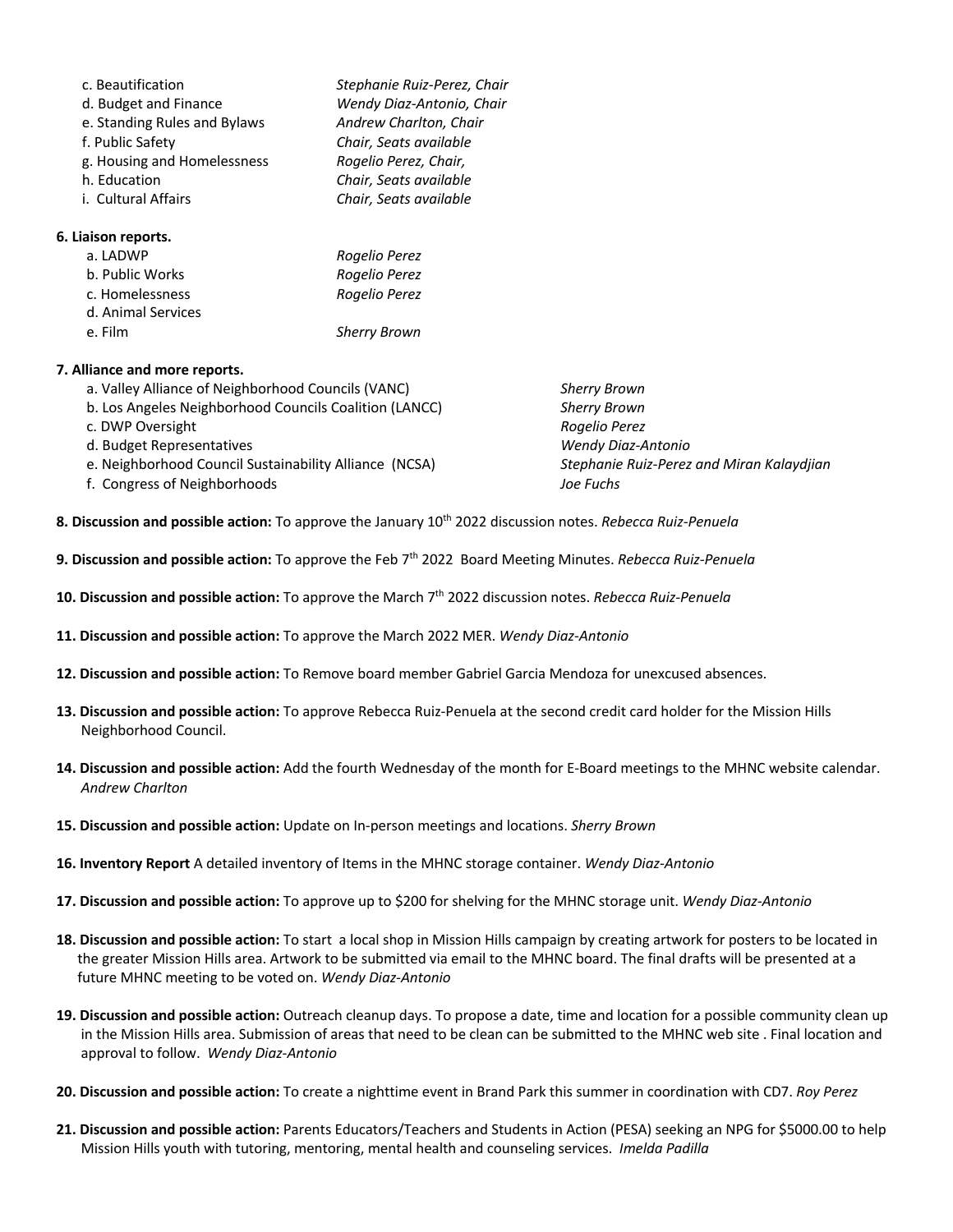- **22. Presentation:** Seydi Alejandra Morales running for State Senate of newly redrawn district 20. *5 minutes*
- **23. Discussion and possible action**: Teodora Reyes representing Pacoima Beautiful to present on closing Whiteman Airport and CF21-0002-S13. *10 Minutes*
- **24. Discussion and possible action:** Lt. Col. James Miller Whiteman Airport Cadet Squadron 137. *10 Minutes*
- **25. Discussion and possible action:** Bill Berle Whiteman Airport Youth Program. *10 Minutes*
- **26. Discussion and possible action:** Patty Glueck of Aliso Moms Alliance, asking for MHNC to support Aliso Canyon closure by writing a letter in support of SB 1486

#### **27. Committee member comments**

#### **28. Adjournment.**

**Public Posting of Agendas:** MHNC agendas are posted for public review as follows:

- MHNCOnline.org
- Arco Gas Station, 15508 Devonshire St, Mission Hills, CA 91345
- Menchie's Frozen Yogurt, 10386 Sepulveda Blvd., Mission Hills, CA 91345

You can also receive our agendas via email by subscribing to L.A. City's Early Notification System at lacity.org/government/Subscriptions/NeighborhoodCouncils/index.htm

**PUBLIC INPUT AT NEIGHBORHOOD COUNCIL MEETINGS:** *The City's Neighborhood Council system enables civic participation for all Angelenos and serves as a voice for improving government responsiveness to local communities and their needs. We are an advisory body to the City of Los Angeles, comprised of volunteer stakeholders who are devoted to the mission of improving our communities and bringing government closer to us.* 

**THE AMERICAN WITH DISABILITIES ACT** - As a covered entity under Title II of the Americans with Disabilities Act, the City of Los Angeles does not discriminate on the basis of disability and, upon request, will provide reasonable accommodation to ensure equal access to its programs, services and activities. Sign language interpreters, assistive listening devices and other auxiliary aids and/or services, may be provided upon request. To ensure availability of services, please make your request at least 3 business days (72 hours) prior to the meeting you wish to attend by contacting the Board at 818.869.4577 or email at board@mhnconline.org.

**NOTICE TO PAID REPRESENTATIVES** - If you are compensated to monitor, attend, or speak at this meeting, City law may require you to register as a lobbyist and report your activity. *See* Los Angeles Municipal Code §§ 48.01 et seq. More information is available at ethics.lacity.org/lobbying. For assistance, please contact the Ethics Commission at (213) 978-1960 or ethics.commission@lacity.org.

#### **AB 361 Updates:**

Public comment cannot be required to be submitted in advance of the meeting; only real-time public comment is required. If there are any broadcasting interruptions that prevent the public from observing or hearing the meeting, the meeting must be recessed or adjourned. If members of the public are unable to provide public comment or be heard due to issues within the Neighborhood Council's control, the meeting must be recessed or adjourned.

**PUBLIC ACCESS OF RECORDS** – In compliance with Government Code section 54957.5, non-exempt writings that are distributed to a majority or all of the board in advance of a meeting may be viewed at our website: MHNConline.org or at the scheduled meeting. In addition, if you would like a copy of any record related to an item on the agenda, please contact the Board at, at 818.869.4577 or email board@mhnconline.org.